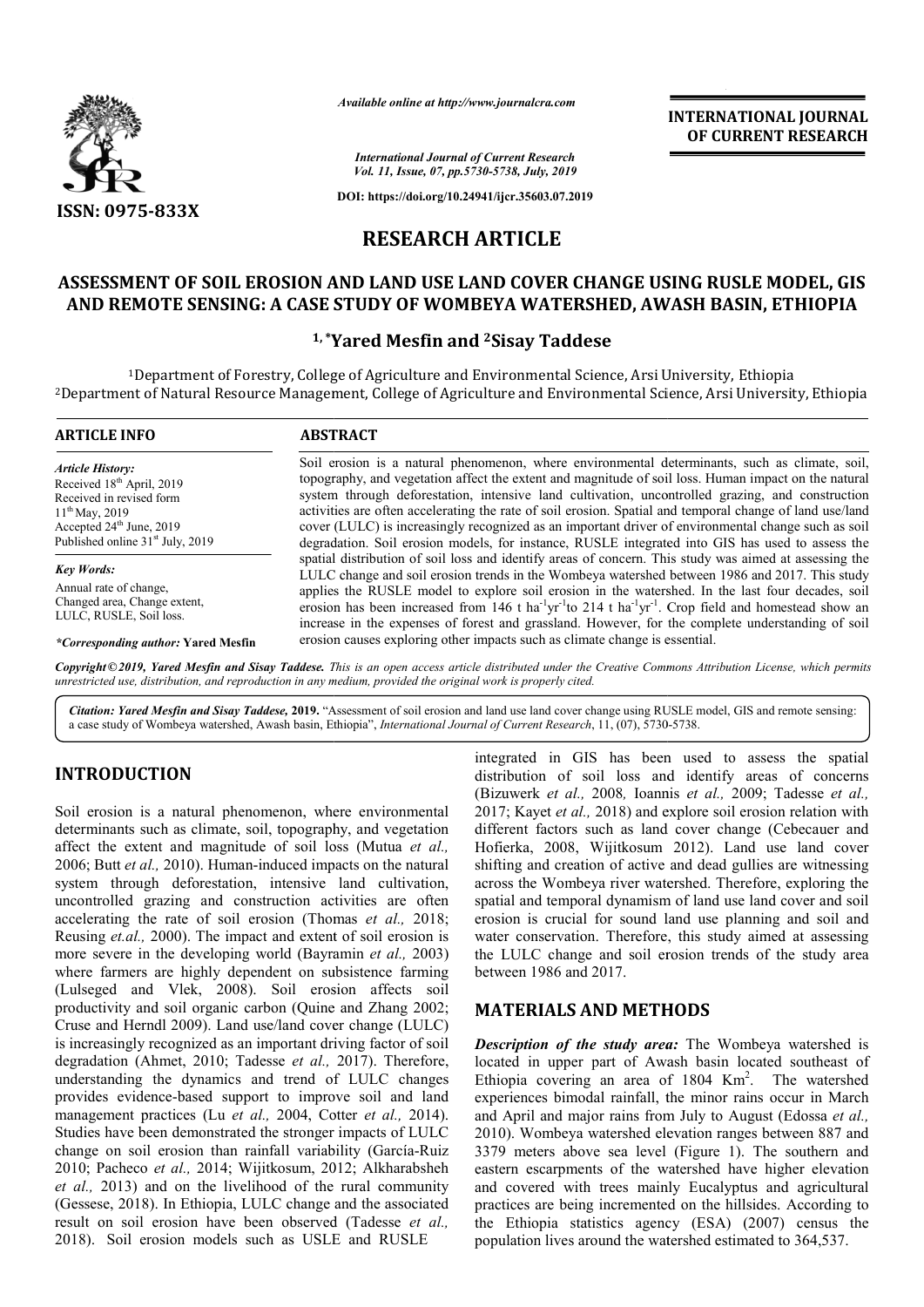

**Figure 1. Location map of Wombeya watershed, southeastern Ethiopia**

#### **Methodology**

*Data acquisition and analysis:* RUSLE adapted by (Renard *et al.* 1997) is a predecessor of the Universal Soil Loss Equation (USLE) first developed by (Wischmeier and Smith, 1978). RUSLE is an empirical model used to estimate soil loss and identify soil erosion-prone areas based on the climate, topography, soil properties, and land use conditions (Renard *et al.,* 1997). This empirical model equation stated as:

$$
A = R * K * L * S * C * P \tag{1}
$$

Where: A =computed average annual soil loss in  $t$  ha<sup>-1</sup>year<sup>-1</sup>

- $R =$  rainfall-runoff erosivity factor MJ mm t ha<sup>-1</sup>yr<sup>-1</sup>
- $K =$  soil erodibility factor
- $L =$ slope length factor
- $S =$ slope steepness factor:
- $C =$  cover management factor and
- $P =$  conservation practice factor.

*A. Erosivity (R) factor:* Soil loss is closely related to rainfall partly through the detaching power of raindrops striking the soil surface and partly through the contribution of rain to runoff (Morgan, 1995). According to Hurni, (1985) the R factor value has been calculated using equation 2.

$$
R = -8.12 + 0.562P
$$
 (2)

P is the mean annual rainfall (mm) for the respective years of (1986, 2000 and 2017) has been obtained from the metrological stations around the study area. P values for 1986, 2000 and 2017 have been computed from the mean precipitation value of the year between 1982 and 2017. Once the mean annual rainfall for each year has been computed the R factor value was calculated using equation 2 and interpolated to the whole watershed using inversed distance weighting method. The metrological data has been collected from four metrological stations across the watershed such are Guna abajama, Metehara, Teferi Birhan, and Welenchiti.

*B. Erodability (K) Factor:* Renard *et al.* (1997) describe erodability as the vulnerability and susceptibility of soil type to detachment by erosion. It is determined by the cohesive force between the soil particles and may vary depending on the presence or absence of plant cover, the soil's water content and the development of its structure (Wischmeier and Smith,

1978). The higher erodibility value implies the vulnerability of the soil to erosion due to rainfall, splash or surface flow (Hudson, 1981). K for each soil types in the watershed has been determined following Stewart *et al*. (1975), which determines the K value based on soil texture i.e. sand, clay and silty, the percentage of each soil along with organic matter. The soil data for the study area has been extracted from the FAO harmonized world soil database (HWSD), (2012).

*C. Topographic (LS) Factors:* The influence of land surface slope (vertical distance/horizontal distance) has a positive impact on the amount of runoff and eroded sediment (Wischmeier and Smith, 1978). Steeper slope accelerates the speed of runoff; consequentially, the amount of sediment would be higher. Slope length is defined as the horizontal distance from the origin of overland flow to the point where deposition begins or where runoff flows into a defined channel (Renard *et al.,* 1997). The slope length and slope steepness can be used in a single index, which expresses the ratio of soil loss as defined by (Wischmeier and Smith, 1978). The LS factor has been calculated using from 30-m resolution DEM data. The L (slope length) and S (slope steepness) factors were calculated using topographic information using formula proposed by McCool *et al*. (1987) and used in Sharma and Bhadori (2010).

$$
L = (\lambda/22.13)^m \tag{3}
$$

Where: L is slope length factor,  $\lambda$  is field slope length (in m), m is a dimensionless exponent that depends on slope steepness, being 0.5 for slopes exceeding 5%, 0.4 for 4% slopes, and 0.3 for slopes <3%. Digital elevation model (DEM) was used to derive the slope percent. The field slope length (l) determined from 200 m grid size, and the S factor for slope longer than 4 m derived as follows:

$$
S = 10.8 \sin \theta + 0.03 \text{ for slope} < 9\% \tag{4}
$$

$$
S = 16.8 \sin \theta - 0.50 \text{ for slope} \ge 9\% \tag{5}
$$

*D. Land use land cover and Cover (C) Factor:* Human activities such as plugging, burning or heavy grazing disturbs the protective layer, and expose the underlying soil (Adugna *et al.,* 2018, Assefa *et al.,* 2015, Bewket and Teferi, 2009). Therefore, vegetation cover is the main factor in soil erosion assessment and so in RUSLE. Land use land cover and C factor can derive from satellite image through supervised classification (e.g. Teka et al 2017, Abate and Angassa, 2016; Sharma and Bhadoria, 2010,) and from normalized difference vegetation index (NDVI) (e.g. Ahmet *et al.,* 2010; Tadesse *et al.,* 2017, Thomas *et al.,* 2018). Land use land cover change and C factor value of the study area has been analyzed for the year 1986, 2000 and 2017 through supervised classification. Further, unsupervised classification compiled with ground truthing and interview of the local elder community has been used as a guide for the selection of training sites for supervised classification. This provides preliminary information about the potential spectral clusters to be assigned to thematic classes and for accuracy assessment (Jensen 2003, Leica Geosystem 2003). The accuracy assessment determined using error matrix and Kappa statistic is essential to measure the correct classification of pixels (Congalt and Green 1999, Lillesand and Kiefer 2004). LULC classification of 2017 has been evaluated using 280 ground-truth GPS points. However, the 1986 and 2000 classification accuracy was evaluated from local elder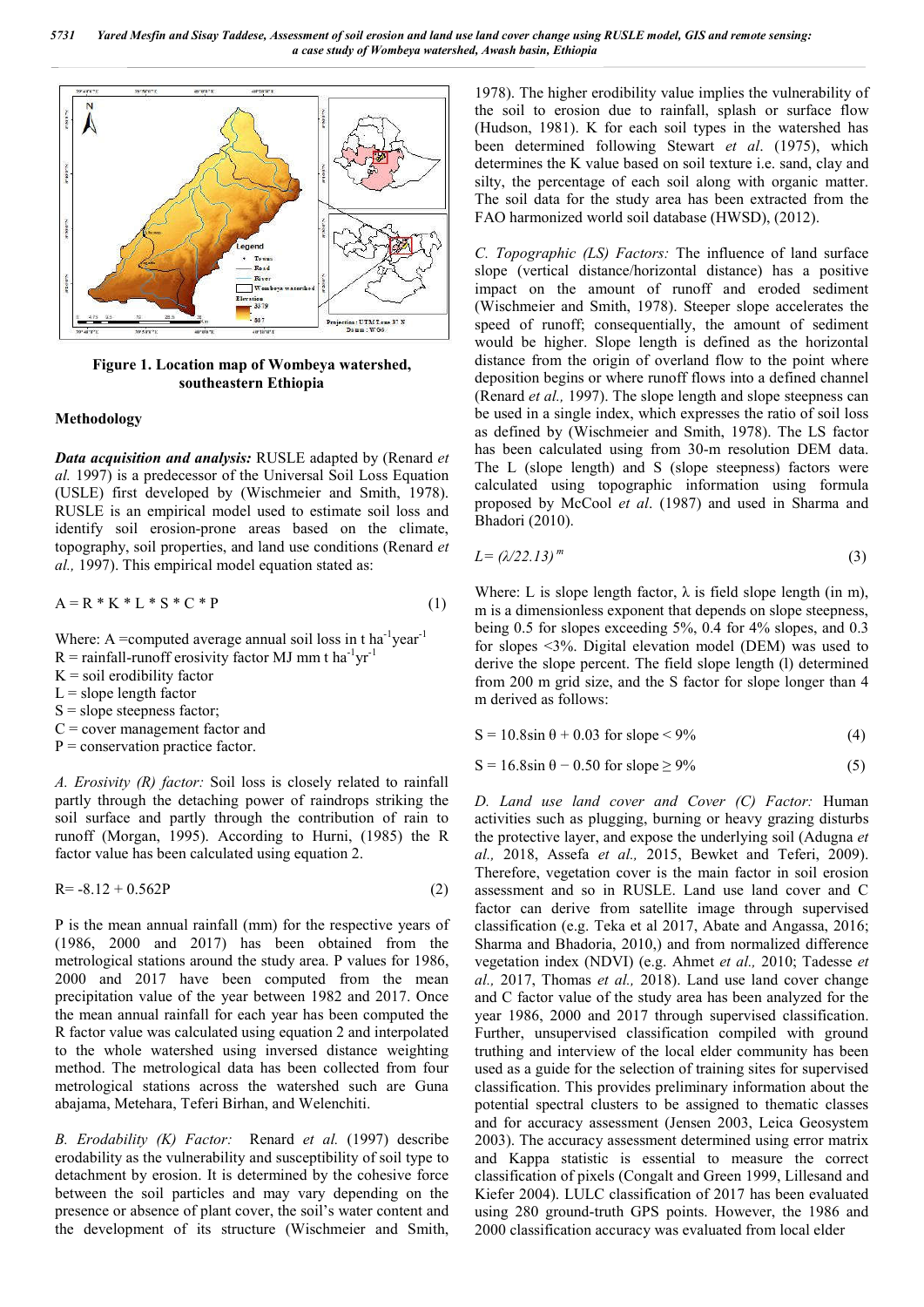#### **Table 1. Characteristic of satellite images**

| Path | Row | Date of acquisition | <b>Sensor</b>                                                        | <b>Satellite</b> |
|------|-----|---------------------|----------------------------------------------------------------------|------------------|
| 168  | 54  | 21 Jan 1986         | Thematic Mapper (TM)                                                 | Landsat 5        |
| 167  | 54  | 30 Jan 1986         | Thematic Mapper (TM)                                                 | Landsat 5        |
| 168  | 54  | 13 Feb 2000         | Enhanced Thematic Mapper Plus (ETM+)                                 | Landsat 7        |
| 167  | 54  | 06 Feb 2000         | Enhanced Thematic Mapper Plus (ETM+)                                 | Landsat 7        |
| 168  | 54  | 10 Jan 2017         | Operational Land Imager (OLI) and the Thermal Infrared Sensor (TIRS) | Landsat 8        |
| 167  | 54  | 03 Jan 2017         | Operational Land Imager (OLI) and the Thermal Infrared Sensor (TIRS) | Landsat 8        |

**Table 2. C factor value for different land use**

| <b>LULC</b>              | C factor value | <b>References</b>            |
|--------------------------|----------------|------------------------------|
| Forest                   | 0.01           | Hurni (1985)                 |
| Cultivated land (cereal) | 0.15           | Hurni (1985)                 |
| Homestead                | 0.99           | Eweg and van Lammeren (1996) |
| Grassland                | 0.01           | Eweg and van Lammeren (1996) |
| Shrubland                | 0.01           | Hurni (1985)                 |

| Table 3. P factor value of Wombeya watershed |  |  |  |
|----------------------------------------------|--|--|--|
|                                              |  |  |  |

| <b>Land Use Type</b> | Slope $(\% )$ | P factor |
|----------------------|---------------|----------|
|                      | $0 - 5$       | 0.11     |
|                      | $5 - 10$      | 0.12     |
|                      | $10 - 20$     | 0.14     |
| Agricultural Land    | $20 - 30$     | 0.22     |
|                      | $30 - 50$     | 0.31     |
|                      | 50-100        | 0.43     |
| Other Land           | All           | 1.00     |

discussions to recall about LULC history covering, this approach has been using by (Abate and Angassa 2016, Musa *et al.,* 2018). Furthermore, the possible drivers and consequences of the changes have been also explored using group discussions with local elders and key informants such as agricultural development. The study area was not entirely contained within a single Landsat scene therfore two Landsat images of path 1684 row 54 and path 167 row 54 were mosaicked to get complete coverage of the study area (Table 4). Therefore, six images two for each year was mosaicked and the study area extracted using shapefile. Satellite imagery with minimum (<5%) cloud cover obtained in January and February was used as a source of data for the detection of LULC changes. Thematic Mapper (TM) of Landsat 5 scenes obtained for the 1986, the Enhanced Thematic Mapper Plus (ETM+) of Landsat 7 scenes obtained in 2000 and the Operational Land Imager (OLI) and the Thermal Infrared Sensor (TIRS) of Landsat 8 scene images obtained from USGS website were used (Table 1). The present land-use/cover study used 1986 as the base of the changes in 40 years with comparing 2017 and 2000 image were used to examine the change dynamics. All scenes used in this study were obtained from the website of the U.S. Geological Survey (USGS), Earth Resources Observation and Science (EROS) Center. The LULC change of Wombeya watershed has been explored for the last 40 years; 1986 year has been taken as the baseline to understand the change with respect to 2000 and 2017. The C factor is defined as the ratio of soil loss from land with specific vegetation to the corresponding soil loss from continuous fallow (Wischmeier and Smith, 1978). In this study, the C factor values were derived from different kinds of literature (Table 2). P is the support practice factor which is the ratio of soil loss with a support practice such as contouring, strip cropping, or terracing to reduce soil loss (Renard *et al.,* 1997). The conservation practices factor values depend on the type of conservation measures implemented and require mapping of conserved areas for it to be quantized.

As in the case of Wombeya watershed where data are lacked on permanent management factors or when there were no management practices, P factor values determined by integrating slope and agriculture (Wischmeier and Smith, 1978; Bewket and Teferi 2009). This classifies land use into agricultural and other land use/land cover class and intercepts with a land slope (Table 3). The extracted agricultural land map from the other LULC overlaid with a slope map to produce a P factor map. P factor of land covers other than agricultural land has been assigned to 1 (Tadesse *et al.,* 2018).

In this study C, R and P factors maps of 1986, 2000 and 2017 have been developed, but a single map of K and LS factors map was developed. In order to minimize geo-location errors and to improve the horizontal accuracy, the input factors of RUSLE were co-registered to a common geographic reference. All the layers was projected to WGS84 datum zone 37 N with a grid cell size of 30 meters. Once all the factors had been developed the quantitative output was computed on a pixel-bypixel base (using raster calculator function) in ArcGIS.

*Land cover change analysis:* The classified images was overlaid for change comparison (Lu *et al.,* 2004; Abate and Abate and Angassa, 2016). The amount of changed area (CA), change extent (CE) and the annual rate of change (CR) variables were used to determine the magnitudes of change in terms of LULC. The variables were calculated as follows (Abate and Angassa 2016, Mussa *et al.,* 2017):

$$
CA = TA(t_2) - TA(t_1) \tag{6}
$$

$$
CE = (CA/TA(t1) * 100
$$
 (7)

$$
CR = CE/(t_2-t_1)
$$
 (8)

Where TA is a total area,  $t_1$  and  $t_2$  are the beginning and ending time of the land cover studies.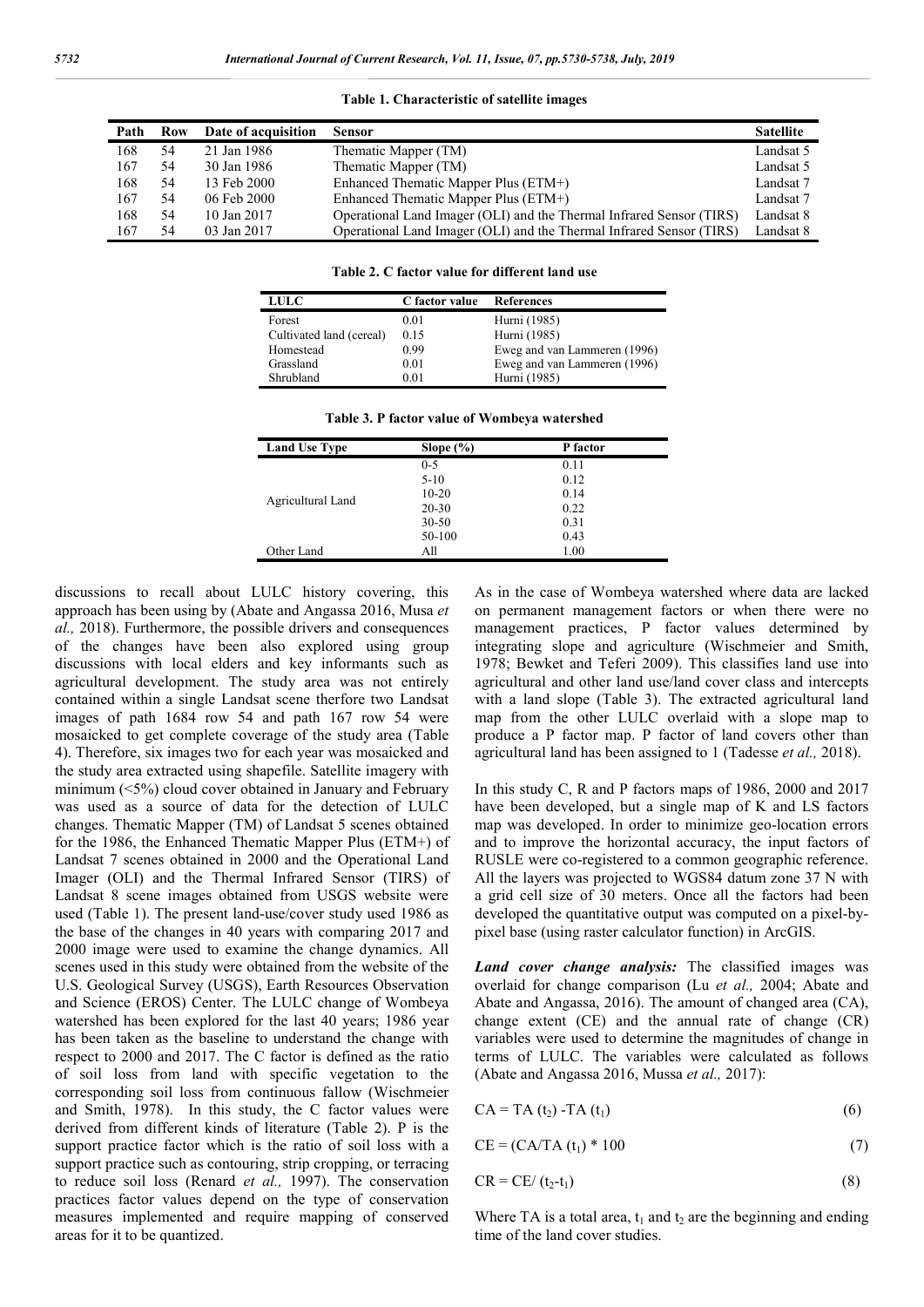### **RESULTS**

**LULC dynamics in Wombeya watershed:** The classification has been achieved 91% of accuracy in 2017, and 82% and 87% for 1986 and 2000, respectively. Similarly, the Kappa coefficient of 2017 is higher with 0.89 followed by 0.81 for 1986 and 0.86 for 2000. In the last four decades, continuous decreases of forest and grassland have been witnessed. Forest has been decreased by  $38\%$  (142 km<sup>2</sup>) with a 6.8% annual rate of decline. The annual decline of grassland is 2.6% and a total of 54  $km<sup>2</sup>$  has been converted to cultivated land mainly (Figure 2 and Table 4). Farmland has been increased significantly with an annual rate of 5.9% and a total of 125 km<sup>2</sup> (14%) increases mainly on the expenses of forest mainly (Table 4). Homestead has been also increased steadily from 1986 to 2017. The result obtained from the key informant interview and group discussion have demonstrated the major change with respect to land cover is the conversion of forest and grassland areas to agricultural land and settlement due to urbanization population growth.

CA= Changed area, CE=Change extent, the CR= annual rate of change







### **Potential Soil loss**

*Cover and management (C) Factor:* Due to the fact that farmland and homestead are vulnerable to direct rainfall the watershed are being exposed to soil loss in the last four decades. Further, the decline in forest and grassland coverage maximized the rate of soil loss (Table 4 and Figure 2).

*Rainfall Erosivity (R) factor:* The mean annual rainfall has been decreased from 1986 to 2017 consequentially the R factor. Yet the highland areas have experienced high erosivity factors (Guna abajama) and low in the lowland areas (Metehara) (Table 5). The mean annual rainfall has been decreasing throughout the study period, consequentially the R factor value. The interpolated R factor value of Guna abajama has been decreased from 764.1 mm  $ha^{-1} h^{-1}y^{-1}$  in 1986 to 526.3 mm ha<sup>-1</sup> h<sup>-1</sup>y<sup>-1</sup> in 2017 (Table 5).

*Soil Erodibility (K) factor:* 47.2% of the watershed is dominated by Lithosols (Table 6). According to Stewart *et al.,*  (1975) this soil has moderate erodibility characteristics. The soil with high erodibility characteristics Eutric Cambisols covers 2.4%.



2000

Projection: UTM Zone 37 N Datum: WGS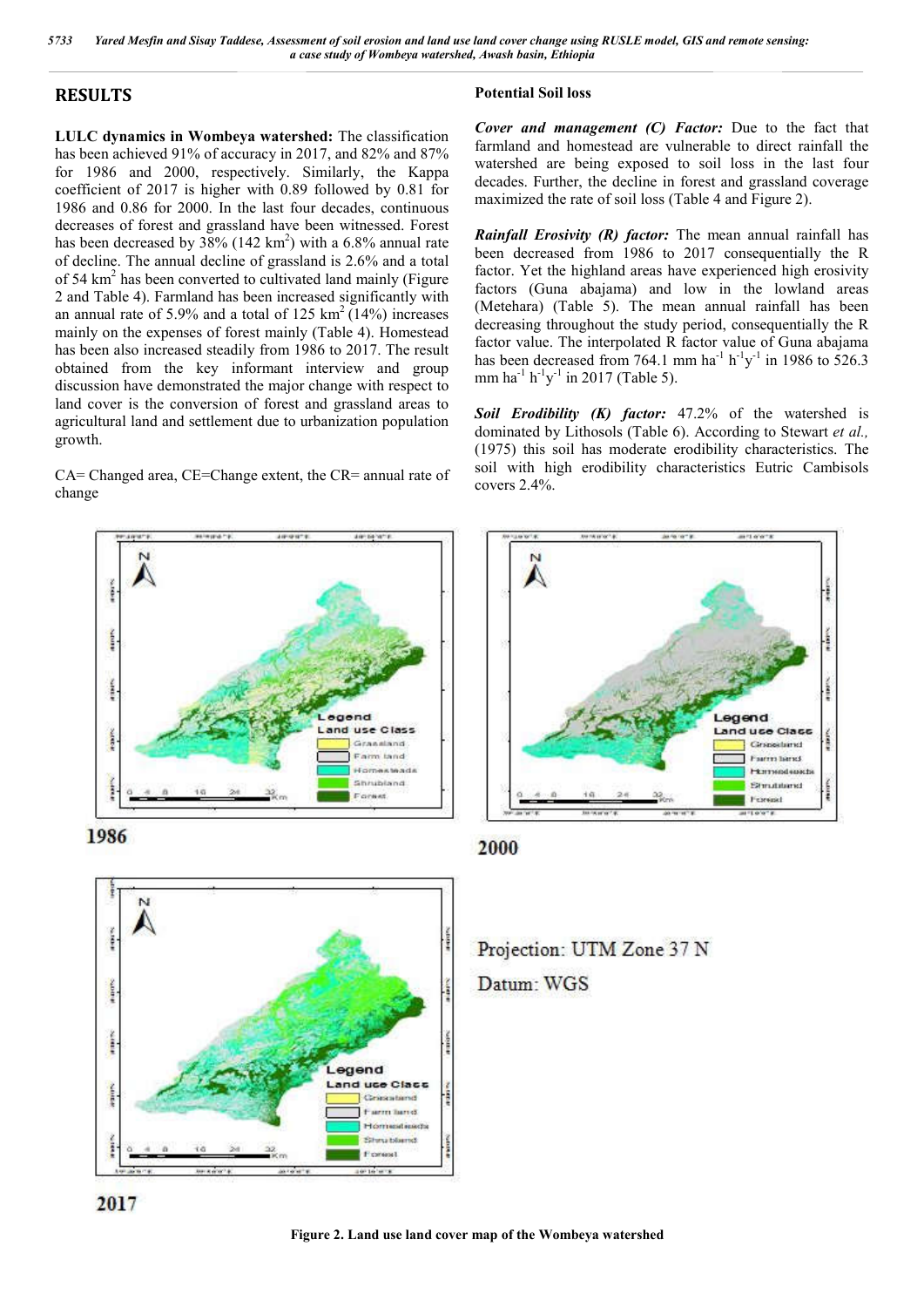**Table 4. Area coverage, the rate of LULC changes between 1986 and 2016 and C factor value of Wombeya watershed.**

|                 | 1986         | 2000 | 2017      | 1986-2000                       |          |          | 2000-2017             |         |          | 1986-2017             |         |           |                |
|-----------------|--------------|------|-----------|---------------------------------|----------|----------|-----------------------|---------|----------|-----------------------|---------|-----------|----------------|
| <b>Land use</b> | ${\rm Km}^2$ | Km   | . .<br>Кm | $\mathcal{C} \mathbf{A}$<br>km. | $CE(\%)$ | $CR(\%)$ | CА<br>km <sup>4</sup> | CE(%    | $CR(\%)$ | CА<br>km <sup>2</sup> | CE(%    | $CR(\% )$ | C factor value |
| Grassland       | 103          | 97   | 49        | -6                              | $-5.8$   | $-0.4$   | $-48$                 | $-49.4$ | $-2.9$   | -54                   | $-52.4$ | $-2.6$    | 0.01           |
| Farmland        | 892          | 966  | 1017      | 74                              | 8.3      | 0.6      | 51                    | 5.3     | 0.3      | 125                   | 14.0    | 5.9       | 0.15           |
| Forest          | 365          | 271  | 223       | $-94$                           | $-25.8$  | $-1.8$   | $-48$                 | $-17.7$ | $-1.0$   | $-142$                | $-38.9$ | $-6.8$    | 0.01           |
| Homestead       | 246          | 267  | 304       | 21                              | 8.5      | 0.6      | 37                    | 13.9    | 0.8      | 58                    | 23.6    | 2.8       | 0.99           |
| Shrub land      | 198          | 203  | 211       |                                 | 2.5      | 0.2      |                       | 3.9     | 0.2      |                       | 6.6     | 0.6       | 0.02           |
| Total area      | 1804         | 1804 | 1804      | -                               |          | -        | -                     |         |          | -                     |         | -         | -              |

CA= Changed area, CE=Change extent, the CR= annual rate of change

|  |  | Table 5. Mean annual rainfall and R factor value of Wombeya watershed |  |  |  |  |
|--|--|-----------------------------------------------------------------------|--|--|--|--|
|--|--|-----------------------------------------------------------------------|--|--|--|--|

| <b>Stations</b> | 1981-1986 |                | 1986-2000 |         | 2000-2017 |         |  |
|-----------------|-----------|----------------|-----------|---------|-----------|---------|--|
|                 | Mean      | <b>R</b> value | Mean      | R value | Mean      | R value |  |
| Guna abajama    | 1374.8    | 764.1          | 1300.48   | 772.8   | 950.9     | 526.3   |  |
| Metehara        | 445.8     | 242.4          | 5142      | 280.9   | 486.5     | 265.3   |  |
| Teferi birhan   | 1000.4    | 554.1          | 989.4     | 547.9   | 824.4     | 455.2   |  |
| Welenchiti      | 893.4     | 493.9          | 895.7     | 495.3   | 868.9     | 480.2   |  |

(Source: NMA, Data compiled by the authors, 2017)

|  |  |  | Table 6. Soil type and K factor value of Wombeya watershed |
|--|--|--|------------------------------------------------------------|
|  |  |  |                                                            |

|                   | Coverage        |               | K factor value |
|-------------------|-----------------|---------------|----------------|
| Soil type         | $\mathbf{Km}^2$ | $\frac{6}{9}$ |                |
| Chromic Cambisols | 203             | 11.2          | 0.28           |
| Chromic Luvisols  | 17              | 0.9           | 0.28           |
| Chromic Vertisols | 19              | 11            | 0.24           |
| Eutric Cambisols  | 43              | 2.4           | 0.34           |
| Eutric Nitosols   | 58              | 3.2           | 0.14           |
| Lithosols         | 852             | 47.2          | 02             |
| Orthic Luvisols   | 385             | 21.3          | 0.05           |
| Pellic Vertisols  | 117             | 6.5           | 0.24           |
| Vertic Cambisols  | 113             | 6.3           | 0.24           |
| Total             | 1,807           |               |                |

|  |  | Table 7. P factor value and area coverage |  |  |
|--|--|-------------------------------------------|--|--|
|--|--|-------------------------------------------|--|--|

|                | 1986            |               | 2000            | 2017          |                          |               |                |
|----------------|-----------------|---------------|-----------------|---------------|--------------------------|---------------|----------------|
| <b>Slope</b>   | Km <sup>2</sup> | $\frac{6}{9}$ | Km <sup>2</sup> | $\frac{0}{0}$ | $\overline{\text{Km}}^2$ | $\frac{0}{0}$ | P factor value |
| $0 - 5$        | 476             | 26.3          | 498             | 27.6          | 504                      | 27.9          | 0.11           |
| $5-10$         | 249             | 13.8          | 273             | 15.1          | 296                      | 16.4          | 0.12           |
| $10 - 20$      | 133             | 7.4           | 149             | 8.2           | 155                      | 8.6           | 0.14           |
| 20-30          | 34              | 19            | 46              | 2.5           | 51                       | 2.8           | 0.22           |
| $30 - 50$      |                 |               |                 |               | 11                       | 0.6           | 0.31           |
| Other land use | 915             | 50.6          | 841             | 46.5          | 790                      | 43.7          | 1.00           |

|  |  | Table 8. Soil loss severity extent of Wombeya watershed |
|--|--|---------------------------------------------------------|
|  |  |                                                         |

| Soil erosion       | <b>Severity</b> | 1986                     |               | 2000          |               | 2017            |               |
|--------------------|-----------------|--------------------------|---------------|---------------|---------------|-----------------|---------------|
| severity (t/ha/yr) | class           | $\overline{\text{Km}^2}$ | $\frac{0}{0}$ | $\text{Km}^2$ | $\frac{0}{0}$ | Km <sup>2</sup> | $\frac{0}{0}$ |
| <12                | Low.            | 1265                     | 70.0          | 1017          | 56.3          | 1001            | 55.4          |
| $12 - 25$          | Moderate        | 127                      | 7.0           | 543           | 30.0          | 626             | 34.6          |
| $25 - 50$          | High            | 8                        | 0.4           | 48            | 2.7           | 45              | 2.5           |
| 50-80              | Very high       | 32                       | 1.8           | 14            | 0.8           | 11              | 0.6           |
| 80-125             | Severe          | 304                      | 16.8          | 73            | 4.0           | 31              | 17            |
| >125               | Very severe     | 71                       | 3.9           | 112           | 6.2           | 93              | 5.1           |

*Topographic (LS) factors:* The topographic factor ranges between 0 and 69.4 High impacts of topography has been observed along the gorges and mountains of the watershed (Figure 3).

*Supporting conservation practice (P) factor:* In the recent year's settlement and Agricultural practices are experienced in the steeper slope of the watershed. Farming at elevation 30 to 50 percent was not practiced in 1986 but in 2000 it has been cultivated and intensified in 2017. This intensifies soil erosion rate (Table 7).

*Estimated soil loss in the Wombeya watershed:* The result shows that soil loss in the Wombeya watershed has been

increased throughout the period. In the 1980s estimated soil loss reaches  $145.7$  t ha<sup>-1</sup> yr<sup>-1</sup> and in 2000 and 2017 the estimated soil loss reaches  $211.8$  t ha<sup>-1</sup>yr<sup>-1</sup> and  $214.2$  t ha<sup>-1</sup>yr<sup>-1</sup>, respectively (Figure 4). The mean annual soil loss has been also increased from 19 t ha<sup>-1</sup>yr<sup>-1</sup> in 1986 to 25 t ha<sup>-1</sup>yr<sup>-1</sup> and 40 t ha<sup>-1</sup>yr<sup>-1</sup> in the 2000 and 2017 respectively. This exemplifies the increasing of soil erosion which was mainly associated with LULC cover change and poor soil and water conservation practices. The local community has also stressed the continuous grawth of agriculture and LULC changes are the main cause for the increase in soil loss. However, the extent of severing soil loss has been declined from 1986 to 2017 (Figure 4), this is due to the recent soil and water conservation practices implemented throughout the country.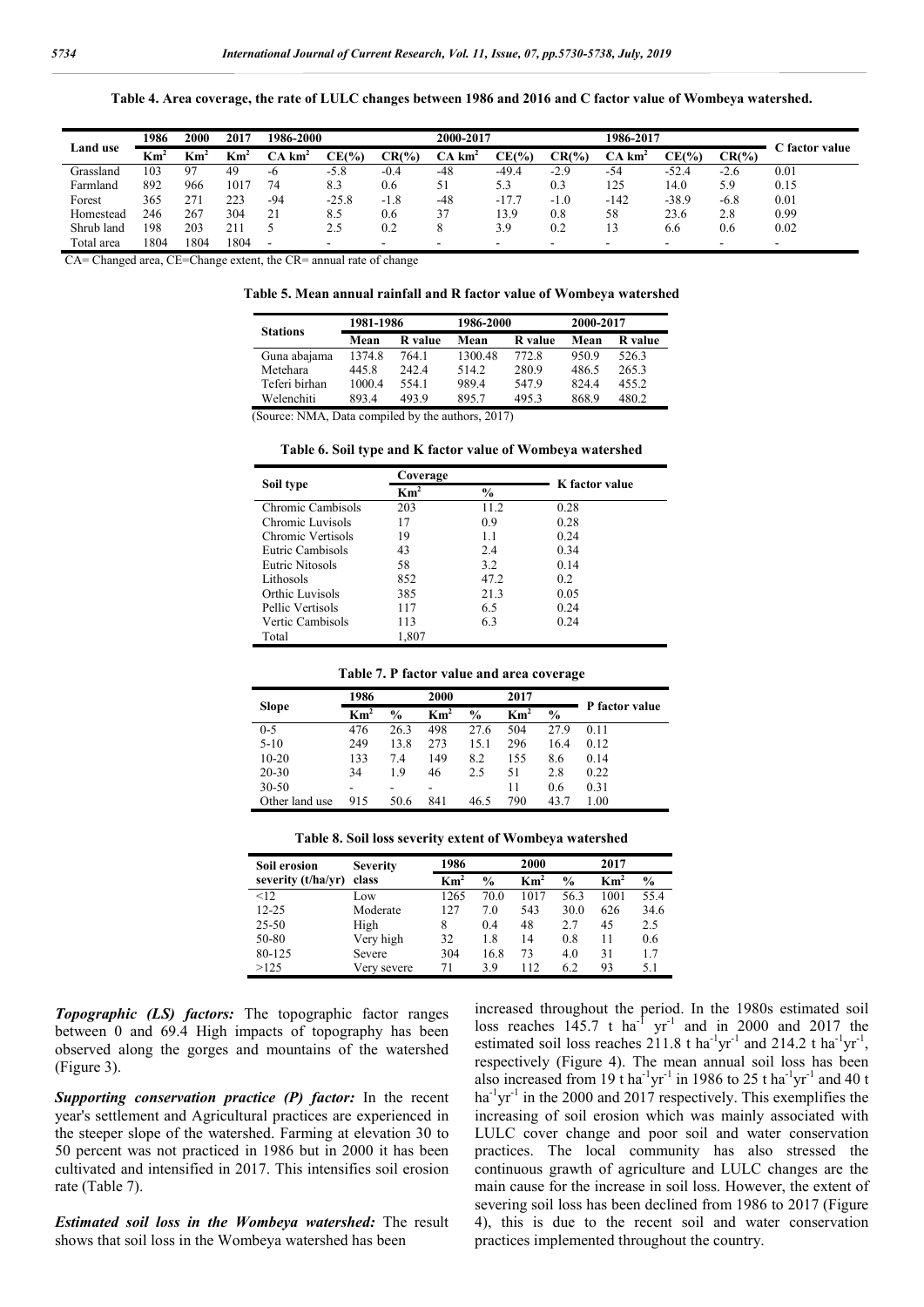*5735 Yared Mesfin and Sisay Taddese, Assessment of soil erosion and land use land cover change using RUSLE model, GIS and remote sensing: a case study of Wombeya watershed, Awash basin, Ethiopia*



**Figure 3. LS factor map of Wombeya watershed**







Projection: UTM Zone 37 N

## Datum: WGS

Figure 4: Estimated soil loss of Wombeya watershed, Central Ethiopia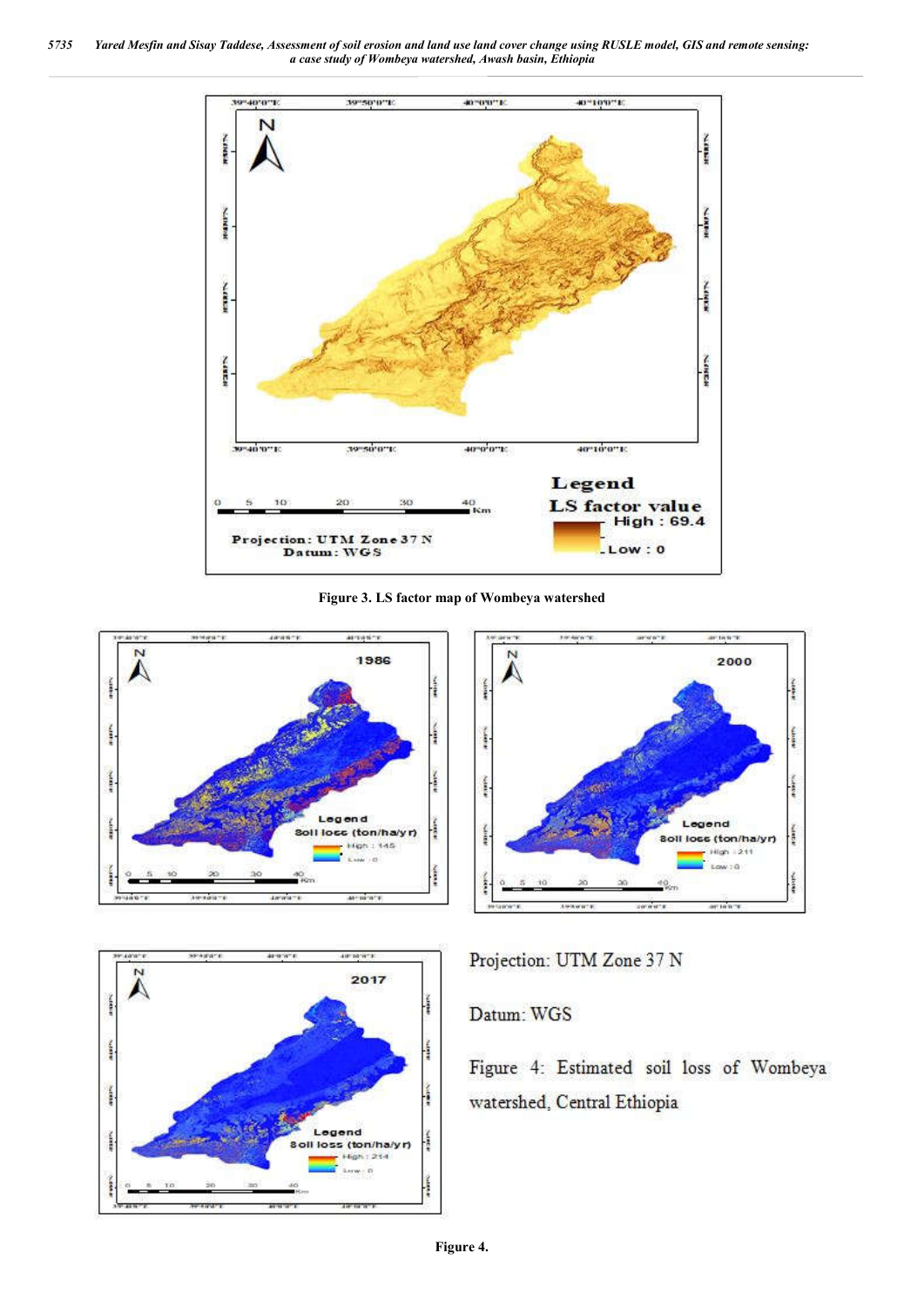*Soil erosion severity across Wombeya watershed:* Following Bewket and Teferi (2009) soil loss severity classification in the Wombeya watershed most parts are lies in the low severity (tolerable soil loss class) i.e. 70% in 1986, 56.3% in 2000 and 55.4% in 2017. Yet, the extent of low soil loss shows a decline throughout the period and an increase of moderate soil loss areas. (Table 8).

#### **DISCUSSION**

The conversion of woodland/forest and grassland areas to homestead and cropland has been observed in the Wombeya watershed, similar findings have been observed in the Abaya Chamo basin (WoldeYohannes *et al.,* 2018) and Yezat watershed Abay basin (Tadesse *et al.,* 2017). According to Mussa *et al.* (2017), WoldeYohannes *et al.* (2018) and Teka *et al.,* (2018) the main driving forces for LULC change are population grawth, regime changes in the late 1980s and conversion of forest land to cash crop fields and clearing of trees for charcoal. Invasive species have also a significant impact on LULC change (WoldeYohannes *et al.,* 2018). Tsegaye *et al.* (2010) stated the intense livestock brawsing results on the decline of woody plant species, indicating the severity of land cover degradation. The main effect for soil erosion is LULC changes, and soil loss is intense in steeper slope and open lands (Thomas *et al.,* 2018, Tadesse *et al.,*  2017, Sisay *et al.,* 2014). The volume of soil loss is high in the steeper and open areas of the Wombeya watershed. RUSLE is the most commonly applied soil loss estimation model (Erol *et al.,* 2015; Hasan *et al.,* 2012; Wang *et al.,* 2013; Ganasri and Ramesh, 2016, Ahmet, 2014, Tadesse *et al.,* 2017). It has been adapted to Ethiopian condition by Hurni (1985). Moreover, RUSLE model strength lies in giving predicted soil loss using limited information, especially in developing countries where data are scarce (Gebreyesus and Kirubel, 2009). Increment of the crop field and homestead intensifies the trend of soil erosion in the Wombeya watershed. Emre *et al.* (2018) study on the Maritsa, Mediterranean Basin demonstrated the adverse impact of land cover change on soil erosion and agricultural production. According to water and land research center (WLRC) (2016) between 1973 and 2015 removal of vegetation in the bale eco-region, Ethiopia intensifies soil loss. High soil loss is mainly from poor vegetation cover areas and steeper slope (Sisay *et al.,* 2014). However, due to the recent soil and water conservation practices, soil erosion severity has been decreased in the Wombeya watershed. Similar results have been also noted by Tezera *et al.,* (2016) in Anti tide watershed, Ethiopia and by Emre *et al.,* (2018) in Maritsa Basin, Mediterranean Basin. The contribution of farmers in mitigating soil loss from agricultural land is vital but lacks technical support and fund are hindering their positive impacts (Adugna *et al.,* 2015). Further, securing land tenure has a positive impact on the conservation of soil erosion by creating a sense of ownership (Abate, 2011; Tsue *et al.* 2014; Rabia 2012). The estimated annual soil loss in Ethiopia due to erosion is 1.5 billion ton of which 50% occurs in cropland (Assefa and Bork, 2015). Agricultural productivity of Ethiopia is adversely affected by soil erosion (Gelagay and Minale, 2016; Tamene *et al.,* 2006), consequentially farmer's food security (Deresa and Legesse, 2015). Soil erosion causes a decline in crop yields by reducing rooting depth, soil water holding capacity and depletion of soil organic matter and nutrients which eventually causes soil acidity (WLRC, 2016).

#### **Conclusion**

Forest in the Wombeya watershed has been declined in the study time period i.e. 365 in 1986 to 223 in 2017 similarly grassland declines from 103 km2 in 1986 to 49 km2 2017. On the other hand, homestead increased from  $256 \text{ km}^2$  in 1986 to 304 km<sup>2</sup> in 2017 and farmland incremented from 892 km<sup>2</sup> in 1986 to 1017  $km^2$  in 2017. Soil loss in the Wombeya watershed has been increased from 146 t ha<sup>-1</sup>yr<sup>-1</sup> in 1986 to  $214$  t ha<sup>-1</sup>yr<sup>-1</sup> in 2017. LULC change is accelerating soil erosion in the study area. In the recent year, soil loss increment is low i.e. only  $3$  t ha<sup>-1</sup>yr<sup>-1</sup> between 2011 and 2017 this could be the attribute of better soil and water conservation practices. Yet, forest clearing for crop field and conversion of grassland to homestead along with population growth played a vital role in intensifying soil erosion. The findings of such research will contribute to developing future watershed resources management strategies in response to sustainable land management. Soil erosion is the most serious causes of land degradation that influence tremendous pressure on productivity and environmental resilience. Beside LULC other anthropogenic activities such as climate change might cause direct and indirect effects on soil erosion at various scales. Therefore, assessing the impact of climate change on soil erosion is often necessary to get the full figure of soil erosion causes.

**Funding:** The fund was provided by Arsi University

**Conflict of interest:** There is no any conflict of ineret

**Acknowledgment:** We are grateful for Arsi University for the financial and logistic support.

#### **REFERENCES**

- Abate and Angassa, 2016. Conversion of savanna rangelands to bush dominated the landscape in Borana, Southern Ethiopia. *Ecological Processes,* 5(6):1-18.
- Abate S. 2011. Estimating soil loss rates for soil conservation planning in the Borena Woreda of South Wollo Highlands, Ethiopia. *J Sustain Dev Afr.,* 13(3):1–20.
- Adugna A., Abegaz A., Cerdà A. 2018. Soil erosion assessment and control in Northeast Wollega, Ethiopia. Solid Earth Discuss 7, 3511–3540.
- Ahmet K. 2010. Estimation of C factor for soil erosion modeling using NDVI in Buyukcekmece watershed**.** *Ozean Journal of Applied Sciences,*3(1):77-85.
- Assefa E., Bork H. R. 2015. Farmers' perception of land degradation and traditional knowledge in Southern Ethiopia-resilience and stability. *Land Degradation and Development,* 27(6), 1552-1561.
- Bayramin I, Dengiz O, Baskan O, Parlak M. 2003. Soil erosion risk assessment with ICONA model; case study: Beypazarı Area. *Turkish Journal of Agriculture and Forestry,* 27:105- 116.
- BCEOM. 1998. Abay River Basin Integrated Development Master Plan, Main Report. Ministry of Water Resources: Addis Ababa.
- Bewket W., Teferi E. 2009. Assessment of soil erosion hazard and prioritization watershed, Blue Nile basin, Ethiopia. *Land degradation and development,* 20(6):609-622.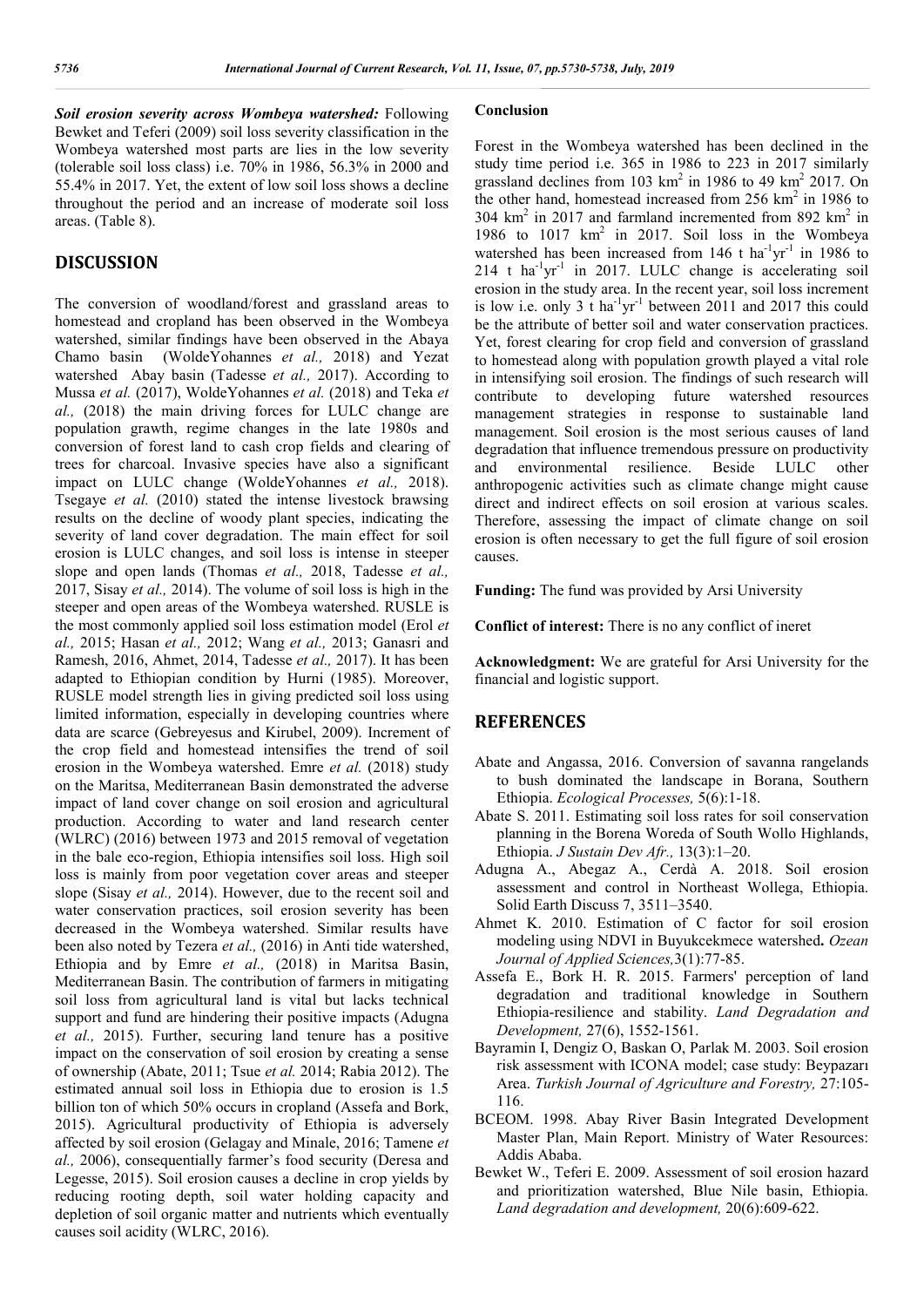- Bizuwerk A., Taddese G., Getahun Y. 2010. Application of GIS for Modeling Soil loss rate in Awash River Basin, Ethiopia. International Livestock Research Institute (ILRI). Ethiopia.
- Butt, M.J., Waqas, A., Mahmood, R., CSHRG, 2010. The combined effect of vegetation and soil erosion in water resource management. *Water Resources Management,* 24 (13):3701-3714.
- Cebecauer T., and Hofierka J. 2008. The consequences of land-cover changes on soil erosion distribution in Slovakia. *Geomorphology*, 98:187 –198.
- Congalt R., and Green K., 1999. Assessing the accuracy of remotely sensed data. Principles and practices. Lewis Publishers, Boca Rat, 137
- Cotter M. Berkhoff, K. Gibreel, T. Ghorbani, A. Golbon, R. Nuppenau, E.A. Sauerborn, J. Designing, 2014. A sustainable land use scenario based on a combination of ecological assessments and economic optimization. *Ecol. Indic.,* 36:779–787.
- Cruse, R. M., Herndl, C. G. 2009. Balancing corn stover harvest for biofuels with soil and water conservation. *Journal of Soil and Water Conservation,* 64:286–291
- CSA (Central Statistical Authority of Ethiopia) 2007. Report of population and housing census. Addis Ababa, Ethiopia. Addis Ababa, Ethiopia.
- Deresa, Legesse, 2015. Cause of Land Degradation and Its Impacts on Livelihoods of the Population in Toke Kutaye Woreda. *International Journal of Scientific and Research Publications,* 5(5):1–9.
- Edossa, M., Singh B., Ashim Das G. 2010. Drought Analysis in the Awash River Basin, Ethiopia. *Water Resour Manage,* 24:1441–1460
- Emre Ozsahin, Umit Duru, Ilker Eroglu, 2018. Land Use and Land Cover Changes (LULCC), a Key to Understand Soil Erosion Intensities in the Maritsa Basin. Water 103:1–15.
- Erol, A., Koşkan, Ö., and Başaran, M. A. 2015. Socioeconomic modifications of the universal soil loss equation. *Solid Earth,* 6:1025–1035.
- Eweg, H. P. A. and Van Lammeren, R. 1996. The Application of a Geographical Information System to the Rehabilitation of Degraded and Degrading Areas. A case study in the Highlands of Tigray, Ethiopia, Centre for Geographical Information Processing, Wageningen Agricultural University, Wageningen
- FAO 2012. Harmonized soil databases. Accessed on October 2017.
- Ganasri, B. P., Ramesh H., 2016. Assessment of soil erosion by RUSLE model using remote sensing and GIS - A case study of Nethravathi Basin. *Geoscience Frontiers,* 7, 953– 961.
- García-Ruiz, J. M. 2010. The effects of land use on soil erosion in Spain: A review. *Catena*, 81(1):1–11.
- Gebreyesus B, Kirubel M. 2009. Estimating Soil Loss Using Universal Soil Loss Equations (USLE) for Soil Conservation Planning at Medego Watershed, Northern Ethiopia. *J. Am. Sci.,* 5(1):58-69.
- Gelagay S., Amare M. 2016. International Soil and Water Conservation Research Soil loss estimation using GIS and Remote sensing techniques : A case of Koga watershed, Northwestern Ethiopia. *International Soil and Water Conservation Research,* 4(2), 126–136.
- Hudson NW. 1981. Soil Conservation. Batsford. London.
- Hurni, 1985. Erosion Productivity Conservation Systems in Ethiopia. In Proc. 4<sup>th</sup> International Conference on Soil Conservation 654-674. Maracay, Venezuela.
- Jensen, J. R. 2003. Introductory Digital Image Processing, a Remote Sensing Perspective.3rd edition. 505–50
- Kayet N., Pathak K., Chakrabarty A., Sahoo S. 2018. Evaluation of soil loss estimation using the RUSLE model and SCS-CN method. *International Soil and Water Conservation Research,* 6: 31-42.
- Lillesand M., Kiefer R.W. 2004. Remote Sensing and Image Interpretation. Fourth Edition. John Willy & Sons Inc. Newark, Chechister, Wenheim, Brisbane, Singapore, and Toronto.
- Lu D., Mausel P., Brondi ́Zio E., Moran E. 2004. Change detection techniques. *International Journal of Remote Sensing,* 25 (12):2365–2407.
- Lulseged T., Vlek G L P. 2008. Soil Erosion Studies in Northern Ethiopia. Springer Science Business Media B.V.
- McCool, D. K., Foster, G. R., Mutchler, C. K. and Meyer, L. D. 1987. Revised slope steepness factor for the universal soil loss equation. Transactions of the ASAE, 30:1387– 1396.
- Morgan, R.P.C. 1995. Soil Erosion and Conservation. Edinburgh. Addison-Wesley Longman
- Mussa M., Teka H. and Mesfin Y. 2017. Land use/cover change analysis and local community perception towards land cover change in the lowland of Bale rangelands, Southeast Ethiopia. *International Journal of Biodiversity and Conservation,* 9(12):363-372.
- Mutua B.M., Klik A., Loiskandl W. 2006. Modelling soil erosion and sediment yield at a catchment scale: the case of Masinga catchment, Kenya. *Land Degradation & Development*, 17(5):557-570.
- Pacheco F. L., Varandas S. G. P. Sanches Fernandes L. F., Valle R. F., 2014. Soil losses in rural watersheds with environmental land use conflicts. *The Science of the Total Environment*, 485(486):110–20.
- Quine TA, Zhang Y. 2002. An investigation of spatial variation in soil erosion, soil properties, and crop production within an agricultural field in Devon, United Kingdom. *Journal of Soil and Water Conservation,* 57:55– 65.
- Rabia AH. 2012. Mapping Soil Erosion Risk Using RUSLE, GIS and Remote Sensing, The 4th International Congress of ECSSS, EUROSOIL 2012 "soil science for the benefit of mankind and environment" 1082, 2-6 June, Bari, Italy.
- Renard K.G., G.R. Foster, G.A. Weesies, D.K. McCool, D.C. Yoder, 1997. Predicting soil erosion by water: a guide to conservation planning with the Revised Universal Soil Loss Equation (RUSLE). Agriculture Handbook No. 703. Agricultural Research Service, Washingt, DC.
- Reusing, M., T. Schneider, U. Ammer, 2000. Modeling Soil Loss rates In the Ethiopian highlands by Integration of High-Resolution MOMS-02/D2-Stream-data in a GIS. *Int. Journal of Remote Sensing,* 21 (9):1885-1896.
- Sharma A., P.B.S. Bhadoria, 2010. Effect of land use land cover change on soil erosion potential in an agricultural watershed. *Environmental Monitoring and Assessment*, 173, 789–801.
- Shi Z.H., Cai C.F., Ding S.W., Wang T.W., Chow T.L. 2003. Soil conservation planning at the small watershed level using RUSLE with GIS: a case study in the Three Gorge Area of China. Catena 55:33–48.
- Sisay A., Chalie N., Girmay Z., Takele G., Tolera A. 2014. Landscape-scale Soil Erosion Modeling and Risk Mapping of Mountainous areas in Eastern Escarpment of Wondo Genet Watershed, Ethiopia', *International Research*